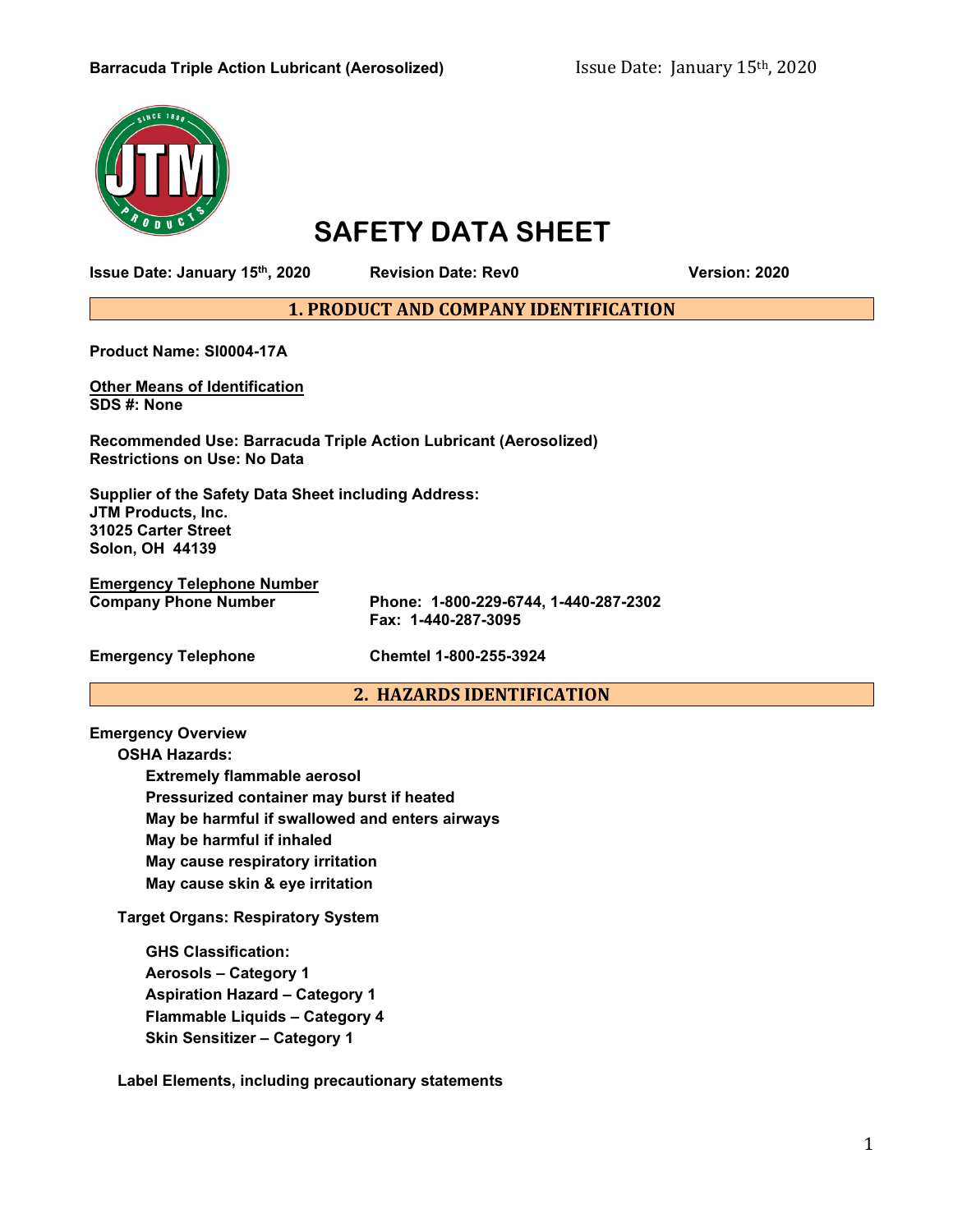

**Signal Word:** Warning, Danger

#### **Hazard Statements:**

| H <sub>222</sub> | Extremely flammable aerosol                    |
|------------------|------------------------------------------------|
| H <sub>229</sub> | Pressurized container may burst if heated      |
| H305             | May be harmful if swallowed and enters airways |
| H317             | May cause an allergic skin reaction.           |
| H335             | May cause respiratory irritation               |

## **Precautionary Statement(s)**

#### **Prevention:**

| P210             | Keep away from heat, hot surfaces, sparks, open flames and other ignition sources. No smoking. |
|------------------|------------------------------------------------------------------------------------------------|
| P <sub>211</sub> | Do not spray on an open flame or other ignition source                                         |
| P <sub>251</sub> | Do no pierce or burn even after use.                                                           |
| P <sub>261</sub> | Avoid breathing fume/mist/gas/vapors/spray.                                                    |
| P271             | Use only outdoors or in a well-ventilated area.                                                |
| P <sub>280</sub> | Wear protective gloves/protective clothing/eye protection/face protection                      |
|                  |                                                                                                |

## **Response:**

|           | P301+P310+P331 IF SWALLOWED: Immediately call a POISON CENTER/doctor.                            |
|-----------|--------------------------------------------------------------------------------------------------|
|           | Do NOT induce vomiting.                                                                          |
|           | P304+P340+P312 IF INHALED: Remove person to fresh air and keep comfortable for breathing. Call a |
|           | POISON CENTER/doctor if you feel unwell.                                                         |
| P333+P313 | If skin irritation or rash occurs: Get medical advice/attention.                                 |
| P362+P364 | Wash contaminated clothing before reuse.                                                         |
| P370+P378 | In case of fire: Use water spray, alcohol-resistant foam, dry chemical, or carbon dioxide.       |
|           |                                                                                                  |

## **Storage:**

| P410+P412 | Protect from sunlight. Do not expose to temperatures exceeding 120 °F (49 °C) |
|-----------|-------------------------------------------------------------------------------|
| P405      | Store locked up.                                                              |

## **Disposal:**

P501 Dispose of contents/container in accordance with local/regional/national regulations.

Hazards Not Otherwise Classified: May cause eye irritation.

# **3. COMPOSITION/INFORMATION ON INGREDIENTS**

| <b>Component</b>                    | <b>CAS number</b> | Percent by weight, % |
|-------------------------------------|-------------------|----------------------|
| Distillates (petroleum),            | 64742-47-8        | 40-50                |
| hydrotreated light                  |                   |                      |
| Mineral oil, petroleum distillates, | 64742-52-5        | 35-45                |
| hydrotreated (mild) heavy           |                   |                      |
| naphthenic                          |                   |                      |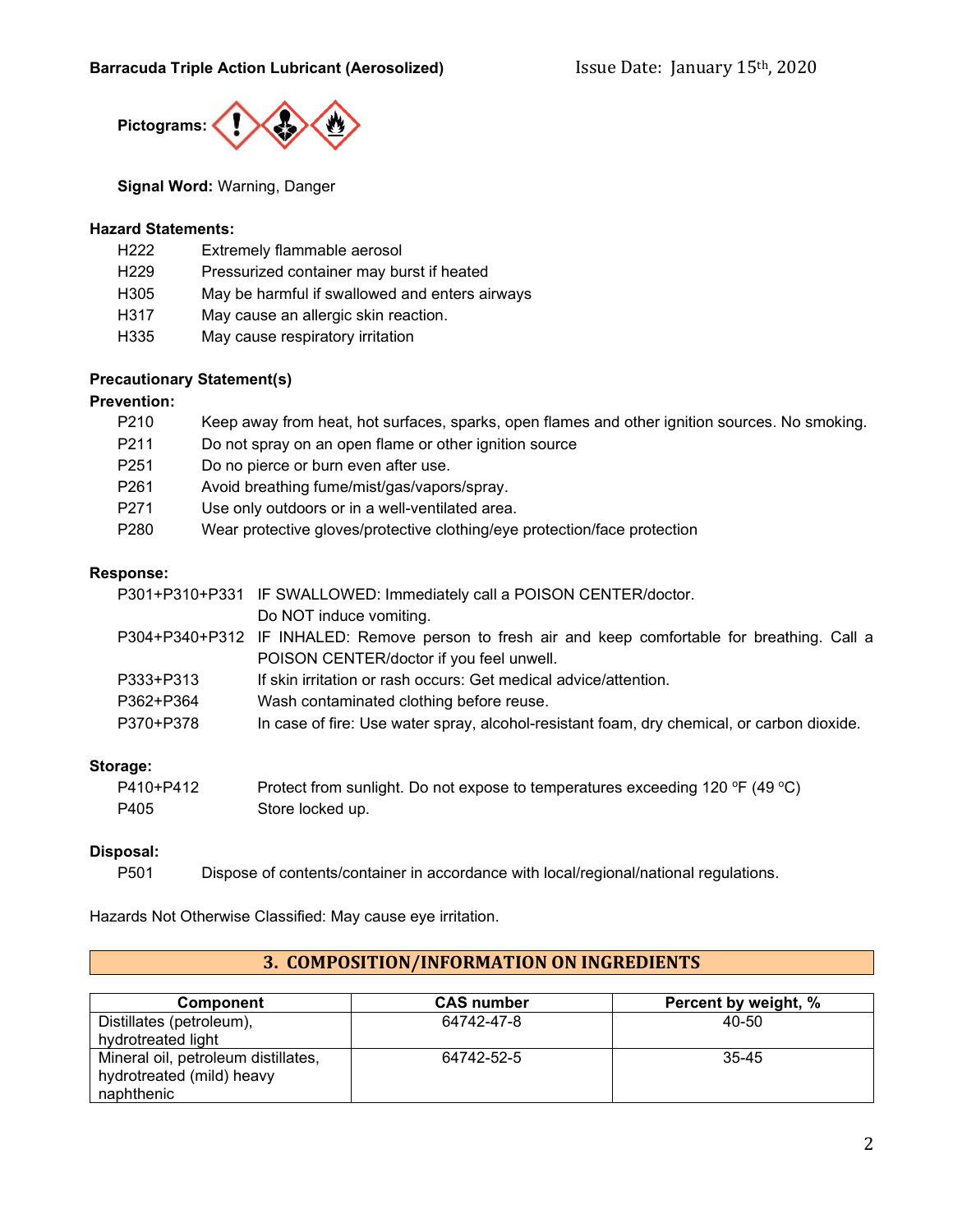## **Barracuda Triple Action Lubricant (Aerosolized)** Issue Date: January 15<sup>th</sup>, 2020

Ingredients not listed on this safety data sheet are considered to be non-hazardous according to OSHA 1910.1200 or are not present above their cutoff levels. Where a range is displayed, the exact percentage of composition has been withheld as a trade secret.

## **4. FIRST AID MEASURES**

#### **First Aid Measures**

**General Advice**: Consult a physician. Show this safety data sheet to the doctor in attendance. Move out of dangerous area.

**Inhalation**: IF INHALED: Remove person to fresh air and keep comfortable for breathing. Call a POISON CENTER/doctor if you feel unwell. If not breathing, give artificial respiration. Consult a physician.

#### **Continued, First Aid Measures**

**Eye Contact:** IF IN EYES: Rinse cautiously with water for several minutes. Remove contact lenses, if present and easy to do. Continue rinsing.

**Ingestion:** IF SWALLOWED: Immediately call a POISON CENTER/doctor. Do NOT induce vomiting. Never give anything by mouth to an unconscious person. Rinse mouth with water.

**Skin Contact:** Wash off with soap and plenty of water. If skin irritation occurs, get medical advice or attention.

## **5. FIRE-FIGHTING MEASURES**

#### **Suitable Extinguishing Media**

Water spray, alcohol-resistant foam, dry chemical, or carbon dioxide

#### **Specific Hazards Arising from the Chemical**

In a fire or if heated a pressure increase will occur and the container may burst, with the risk of a subsequent explosion. The vapor/gas is heavier than air and will spread along the ground. Vapors may accumulate in low or confined areas or travel a considerable distance to a source of ignition and flash back. Runoff to sewer may create fire or explosion hazard.

#### **Hazardous Combustion Products**

Hazardous combustion products may include: toxic levels of carbon monoxide, carbon dioxide, irritating aldehydes and ketones.

When heated, hazardous gasses may be released including: sulfur dioxide. A solid stream of water will spread the burning material. Material creates a special hazard because it floats on water. See section 10 for additional information.

#### **Protective Equipment and Precautions for Firefighters**

Wear self-contained breathing apparatus and full protective gear for firefighting.

Promptly isolate the scene by removing all persons from the vicinity of the incident if there is a fire. No action shall be taken involving any personal risk or without suitable training. Move containers from fire area if this can be done without risk. Use water spray to keep fire-exposed containers cool.

## **Further Information**

See Section 7 for safe handling and storage.

**6. ACCIDENTAL RELEASE MEASURES**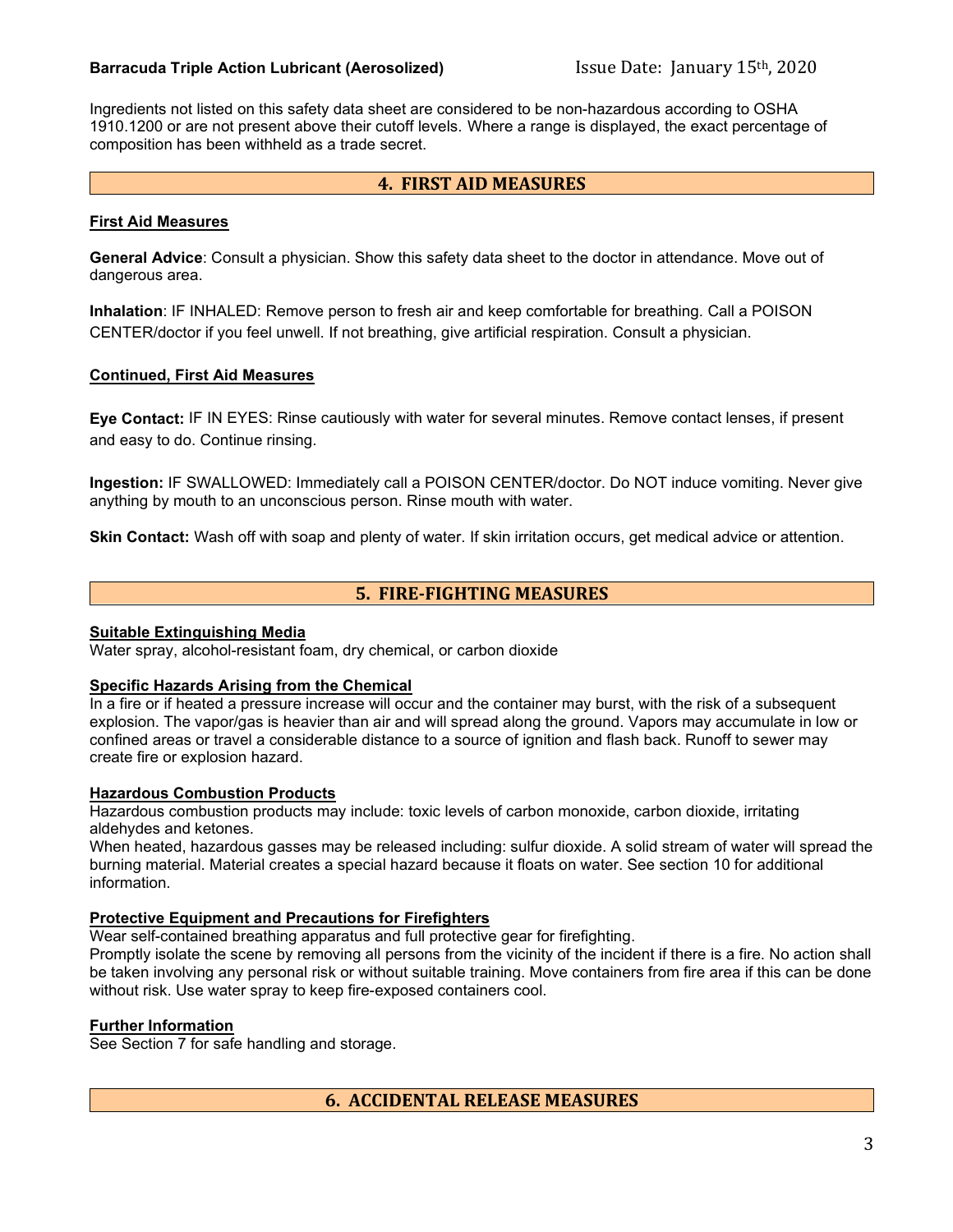## **Barracuda Triple Action Lubricant (Aerosolized)** Issue Date: January 15<sup>th</sup>, 2020

## **Personal Precautions, Protective Equipment and Emergency Procedures**

In case of spill, evacuate the area and remove all ignition sources. Do not expose to heat, flames, or ignition sources. Material is slippery. Do not walk through spilled material. Wear appropriate personal protective equipment during any cleanup and response activities.

#### **Environmental Precautions**

Prevent further leakage or spillage if safe to do so. Do not let product enter drains.

#### **Methods and Material for Containment and Cleaning Up**

Dike and contain spill with inert absorbent materials. Soak up with inert material and keep in suitable, closed containers for disposal. Dispose of in accordance with specified local/regional/national/international regulations for disposal.

# **7. HANDLING AND STORAGE**

#### **Precautions for Safe Handling**

#### **General information:**

Wash hands after use. Do not get in eyes, on skin, or on clothing. Do not breathe vapors or mists. Use good personal hygiene practices. Remove contaminated clothing and protective equipment before entering eating areas.

#### **Conditions for Safe Storage, Including any Incompatibilities**

#### **Safe Storage:**

Store in accordance with local regulations. Store in a segregated and approved area. Store in original container protected from direct sunlight in a dry, cool, and well-ventilated area, away from incompatible materials (see Section 10) and food and drink. Store locked up. Eliminate all ignition sources. Separate from oxidizing materials. Keep container tightly closed and sealed until ready for use. Containers that have been opened must be carefully resealed and kept upright to prevent leakage. Do not store in unlabeled containers. Use appropriate containment to avoid environmental contamination.

#### **Incompatibilities:** None Known

# **8. EXPOSURE CONTROLS/PERSONAL PROTECTION**

#### **Exposure Guidelines Component Exposure Limits**

| Chemical Name                                  | vpe | Exposure Limit Values | Source                             |
|------------------------------------------------|-----|-----------------------|------------------------------------|
| Distillates (petroleum),<br>hvdrotreated light | TWA | $200 \text{ mg/m}^3$  | ACGIH TLV (Unites States, 3/2015). |

## **Appropriate Engineering Controls**

Local Ventilation: Recommended General Ventilation: Recommended

## **Individual Protection Measures, such as Personal Protective Equipment**

**Eye/Face Protection:** Use proper protection – Safety Glasses as a minimum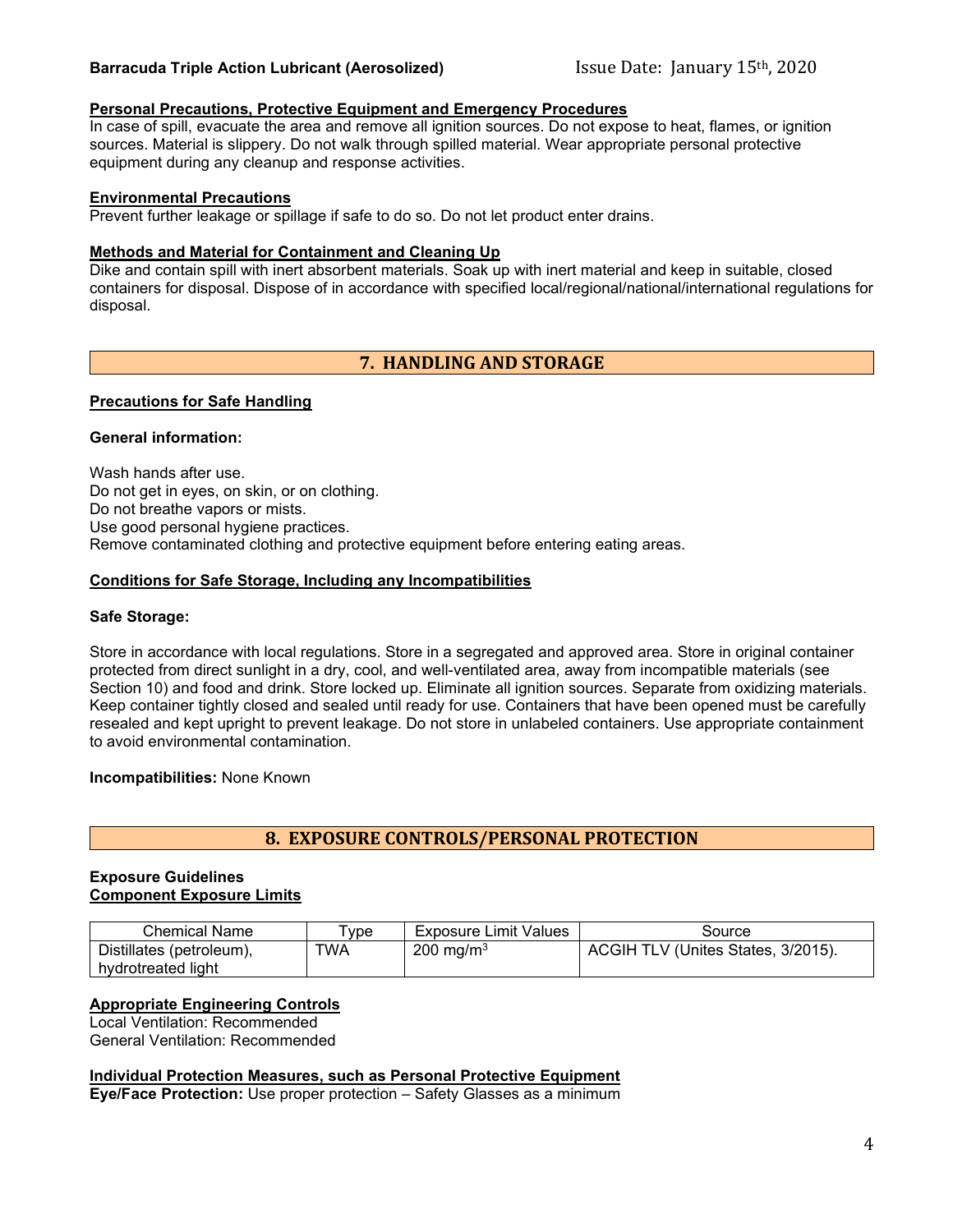**Skin and Body Protection:** Wash at mealtime and end of shift. Skin contact must be avoided by using impervious protective clothing (gloves, aprons, boots, etc.). Use chemical protective gloves as a minimum and wash skin promptly upon any skin contact.

**Respiratory Protection:** Use respiratory protection unless adequate local exhaust ventilation is provided or exposure assessment demonstrates that exposures are within recommended exposure guidelines. Where concentrations are above recommended limits or are unknown, appropriate respiratory protection should be worn. Follow OSHA respirator regulations (29 CFR 1910.134) and use NIOSH/MSHA approved respirators.

#### **General Hygiene Considerations**

Handle in accordance with good industrial hygiene and safety practice. Wash hands before & after breaks and work day.

## **9. PHYSICAL AND CHEMICAL PROPERTIES**

#### **Information on Basic Physical and Chemical Properties**

| <b>Physical State</b><br><b>Appearance: Liquid</b><br><b>Color: Amber</b> | <b>Odor:</b> Mild, Sweet Citrus<br>Odor threshold: No Data |                               |  |
|---------------------------------------------------------------------------|------------------------------------------------------------|-------------------------------|--|
| <b>Property</b>                                                           | Value                                                      | <b>Remarks – Method</b>       |  |
| Vapor Pressure<br><b>Vapor Density</b>                                    | Not Available<br>Not Available                             |                               |  |
| <b>Relative Density</b>                                                   | Not Available                                              |                               |  |
| pH:                                                                       | Not Relevant                                               |                               |  |
| Melting/Freezing Point                                                    | Not Relevant                                               |                               |  |
| Solubility                                                                | Not Available                                              |                               |  |
| <b>Evaporation Rate</b>                                                   | Not Available                                              |                               |  |
| <b>Flash Point</b>                                                        | 142 Degrees F (61 Degrees C)                               | <b>PMCC (D93)</b>             |  |
| <b>Flammability Limits</b>                                                | LEL: 0.6 UEL: 5.5                                          |                               |  |
| Flammability (Solid, gas)                                                 | Not Relevant                                               |                               |  |
| Auto Ignition Temperature                                                 | Not Available                                              |                               |  |
| Initial Boiling Point/Boiling Range                                       | Not Available                                              |                               |  |
| <b>Decomposition Temperature</b>                                          | Not Available                                              |                               |  |
| Viscosity                                                                 | Not Available                                              |                               |  |
| <b>Specific Gravity</b>                                                   | 0.709                                                      | Density: 7.11 lb./gal. +/-0.1 |  |
|                                                                           |                                                            |                               |  |

# **10. STABILITY AND REACTIVITY**

## **Chemical Stability:**

This product is chemically stable under recommended storage conditions.

#### **Possibility of Hazardous Reactions:**

None Known

## **Conditions to Avoid:**

Store away from heat.

#### **Incompatible Materials:**

Strong acids and oxidizing agents

## **Hazardous Decomposition Products**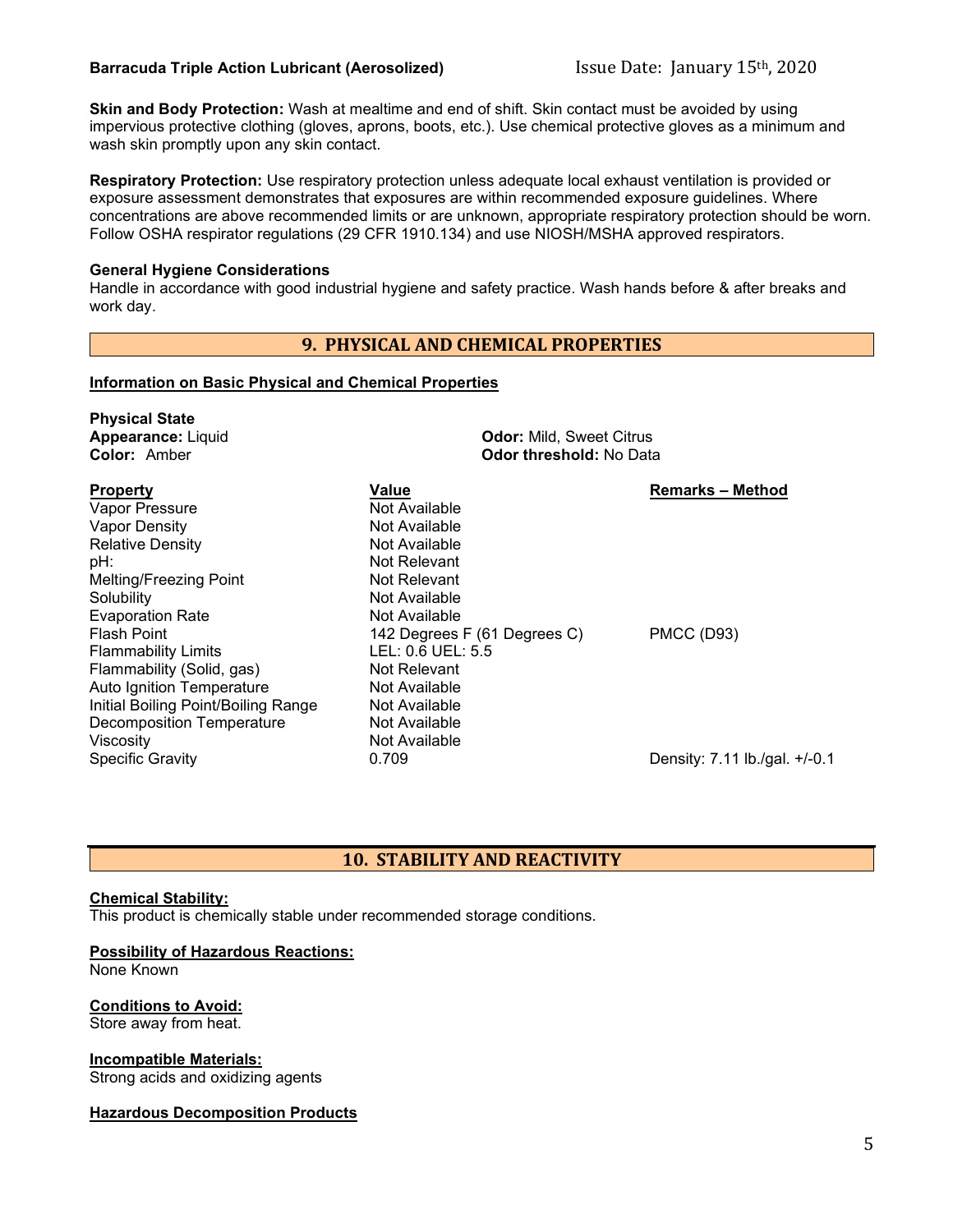Carbon dioxides, Carbon monoxide

## **11. TOXICOLOGICAL INFORMATION**

**Likely Routes of Exposure:** Inhalation, Skin Contact, Eye Contact, Ingestion

#### **Symptoms of Exposure:**

May cause chemical pneumonitis (aspiration of liquid) if swallowed and enters airways. May cause dizziness if Inhaled. May cause respiratory irritation. May cause Skin & Eye Irritation.

#### **Numerical measures of toxicity:**

Oral LD50 Rat >5000 mg/kg Dermal LD50 Rabbit >2000 mg/kg

**Delayed and Immediate Effects as well as Chronic Effects from Short and Long-Term Exposure Carcinogenicity: IARC, ACGIH, NTP, OSHA** None Known

**Specific target organ toxicity:**  Not Available

**Respiratory Irritation:** If material is misted/sprayed, inhalation of mist may cause irritation of mucous membranes and the upper respiratory tract. Aspiration may lead to lipid pneumonia.

## **12. ECOLOGICAL INFORMATION**

**Eco toxicity:** This product contains components that are potentially toxic to freshwater and saltwater ecosystems. This product will normally float on water. It may be harmful to aquatic organisms and may cause long term adverse effects in the aquatic environment.

**Persistence and Degradability:** Not Determined.

**Bioaccumulation:** Not Determined.

**Mobility:** Not Determined.

**Other Adverse Effects**: Not Determined.

**13. DISPOSAL CONSIDERATIONS**

#### **Waste Treatment Methods**

**Disposal of Wastes:** This product is a hazardous waste under RCRA. Dispose of in conformance with all federal, state and local regulations.

**Contaminated Packaging:** Dispose of as unused material.

## **14. TRANSPORT INFORMATION**

**DOT:** UN1950, Aerosols, 2.1 (For limited Quantity Packaging Exception 173.306, Capacity must not exceed 1L)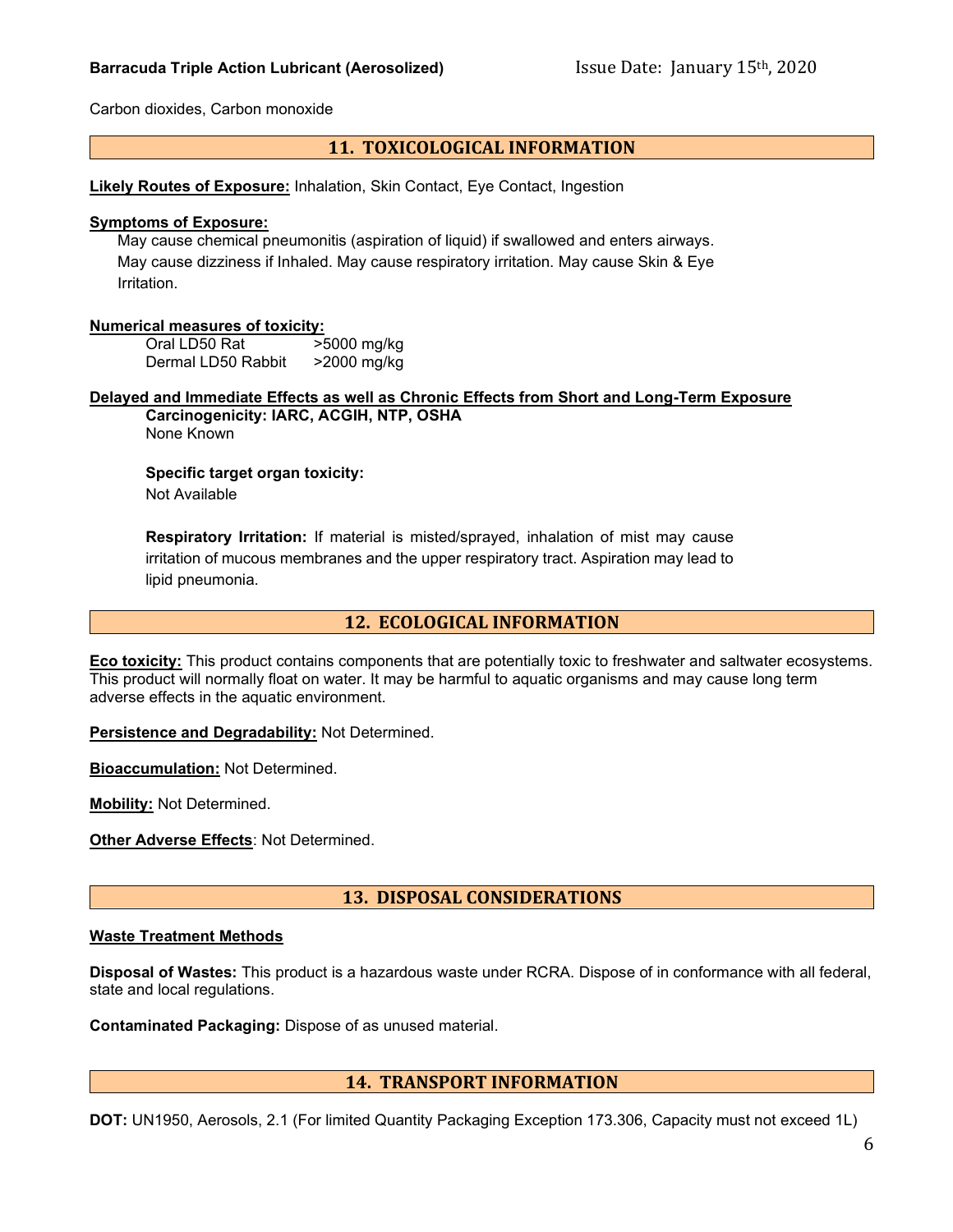**IATA:** UN1950, Aerosols, Flammable, 2.1

**IMDG:** UN1950, Aerosols, 2.1

**Marine Pollutant:** Not listed in Appendix B to 49 CFR 172.101

**Additional Notes:** All cans must be shipped in an upright position with caps. Empty space must be filled with appropriate material to keep cans in the upright position and prevent movement.

# **15. REGULATORY INFORMATION**

#### **International Inventories**

**TSCA:** All chemical substances in this material are included on or exempted from listing on the TSCA Inventory of Chemical Substances.

#### **US Federal Regulations**

**SARA 302 (Extremely Hazardous Substances):** None Known **SARA 311/312 Hazard Categories:** Acute Health Hazard, Fire Hazard **SARA Section 313:** None present or none present in regulated quantities.

**CWA (Clean Water Act):** This product contains hydrocarbon oils and may be subject to regulation by Section 311 of the Clean Water Act and the Oil Pollution Act. Releases of the product into or leading to surface waters must be reported to the National Response Center at 1-800-424-8802.

#### **Supplemental State Compliance Information**

California:

This product contains the following chemical(s) listed by the State of California under the Safe Drinking Water and Toxic Enforcement Act of 1986 (Proposition 65) as being known to cause cancer, birth defects or other reproductive harm. None Known

New Jersey Right To Know: none present

Massachusetts Right To Know: none present

Pennsylvania Right To Know: none present

#### **U.S. EPA Label Information:** No Data

#### **Canada**

WHMIS Classification: Class B2 (Flammable Material), Class A (Compressed Gas)

## **16. OTHER INFORMATION**

#### **HMIS Classification:**

| Health hazard:            |   |
|---------------------------|---|
| <b>Flammability:</b>      | 3 |
| <b>Physical Hazards:</b>  | 0 |
| <b>NFPA Rating:</b>       |   |
| Health hazard:            | 1 |
| Fire:                     | 3 |
| <b>Reactivity Hazard:</b> |   |